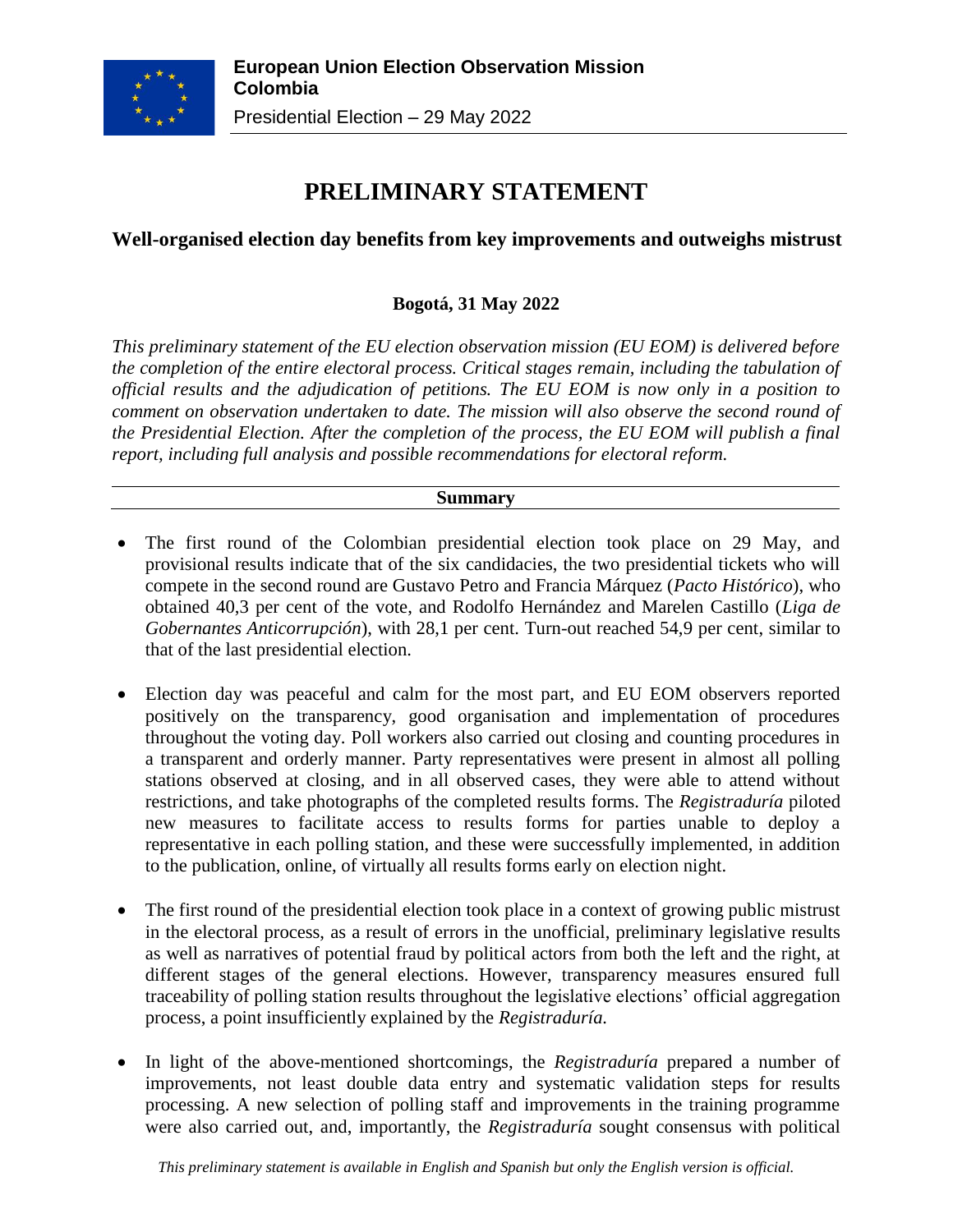parties on election materials and procedures, including the design of polling station results forms and mechanisms for registering party representatives. The *Registraduría* maintained high levels of organisation and professionalism in their preparations for the vote, both at national level and in the country's departments and municipalities.

- The longstanding automatic registration system and the *Registraduría*'s efforts to remove entries for deceased citizens ensure a generally inclusive and accurate Voter Register. In a positive contrast to the legislative elections, only a relatively small number of electoral address updates were unsuccessful for administrative reasons, thanks to several measures taken by the *Registraduría*. In addition, the *Registraduría* ensured multiple options for citizens seeking information on where they are registered to vote, increased the capacity of the dedicated website and providing several other sources of information, including in person and through the distribution of databases which could be consulted offline.
- The legal framework for elections in Colombia provides an adequate basis for holding democratic elections. However, its dispersal across numerous instruments renders it complex, sometimes to the point of undermining legal certainty. In addition, some shortcomings and gaps persist, in fields such as registration of candidacies and oversight of campaign finance. More than a year after Congress approved the new Election Law, the Constitutional Court declared it unconstitutional on procedural grounds. As a result, a number of foreseeably positive developments included in the draft law are on hold.
- In general, the campaign environment was peaceful and pluralistic and in most of the country, candidates and voters were able to freely organise and attend public events. However, the armed shutdown imposed by the *Clan del Golfo* armed group between 4 and 8 May severely affected public order, limiting campaign activities and curtailing citizens' freedom of movement in parts of the north-west. Ongoing violence by and between illegal armed groups continued to affect numerous, mostly rural communities, resulting in the displacement of a significant number of people.
- In May, the *Procuraduría* temporarily suspended four elected mayors for allegedly participating in the presidential campaign. It is questionable whether the Colombian Constitution's prohibition on public servants' involvement in election campaigns applies to elected officials, which would clearly not meet international standards on political participation. Furthermore, the removal, albeit temporary, of an elected official by an administrative authority and not by a competent judge was declared in breach of the American Convention on Human Rights by a 2020 Inter-American Court of Human Rights binding judgment against Colombia. In contrast, no sanction was applied to the commander of the armed forces, who, openly violating the Constitution, made public statements against one of the candidates.
- On 5 May the Constitutional Court struck down the suspension of the clause of the *Ley de Garantías* that prohibits public contracting in the four months prior to presidential elections. Although the Court's ruling prohibited public contracting for the remainder of the election period, contracts already in place remained valid, which may have contributed to an uneven playing field. Due to the timing of the court ruling – six months after the law was passed and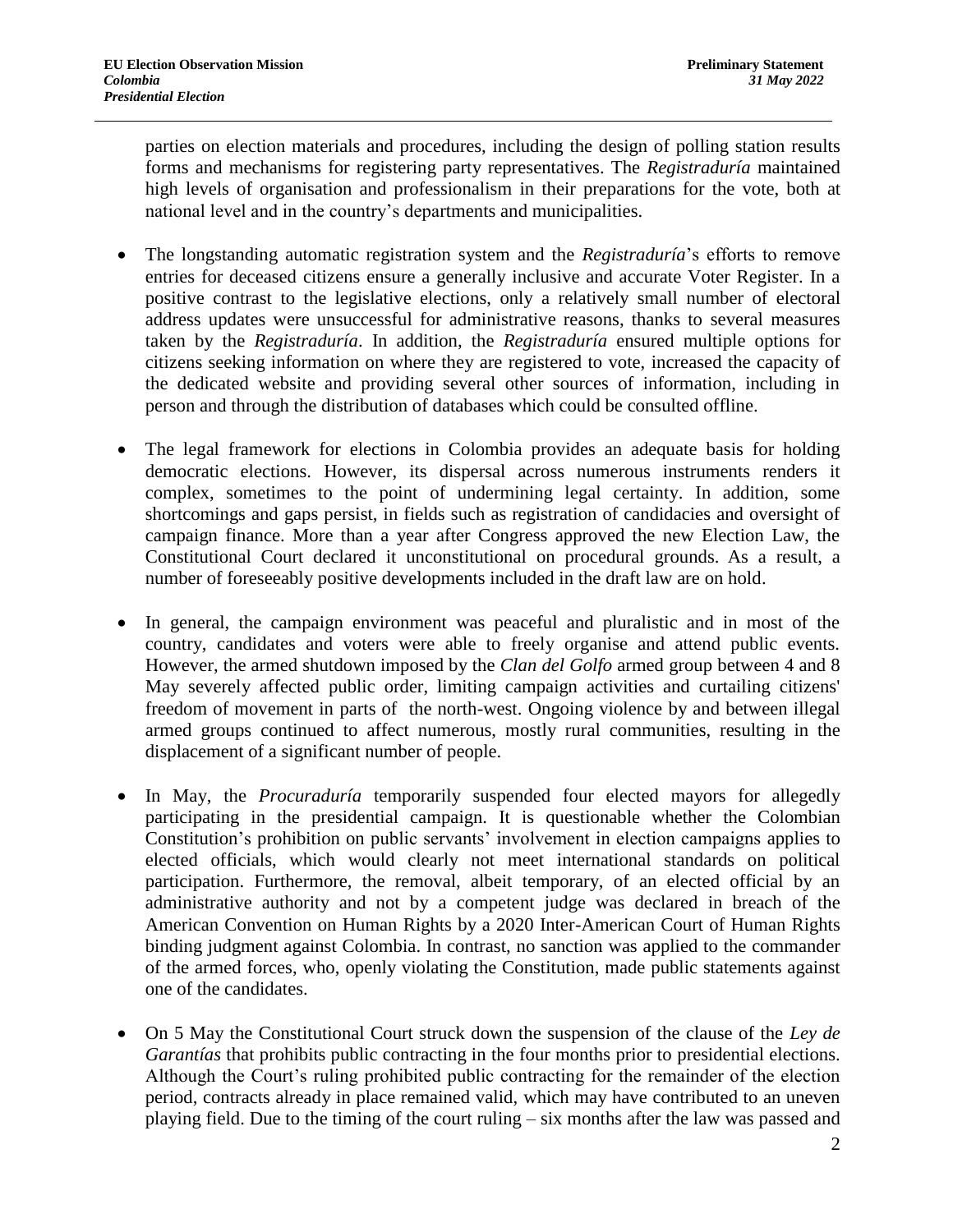just three weeks before the election – the measure, intended to prevent the government from using contracts as incentives in the pre-electoral period, was effectively suspended for most of the campaign period.

- Freedom of expression and media freedoms were generally respected, with most media covering the electoral process without major limitations. However, 22 radio stations in the north-west region were forced to interrupt broadcasting for several days due to the armed shutdown imposed by the Clan del Golfo at the beginning of May. In general, national media was pluralistic and provided extensive coverage of the process. EU EOM media monitoring results indicate that Gustavo Petro was the candidate who received the largest amount of coverage in negative tones.
- EU EOM monitoring of the presidential candidates' Facebook and Twitter accounts found that together, Gustavo Petro, Rodolfo Hernández and Federico "Fico" Gutiérrez accounted for 92 per cent of interactions with users: Petro 44 per cent, Hernández 26 per cent, and Gutiérrez 22 per cent. No instances of hate speech were observed in candidates' posts, and very few in users' responses. However, Francia Márquez was the subject of more hate speech than other candidates by social media users. Almost all criticism from contenders was directed at Gustavo Petro. The candidate investing the most in Facebook advertising was "Fico" Gutiérrez, followed at a distance by Gustavo Petro.

*The European Union Election Observation Mission has been present in Colombia since 25 January following an invitation from the Consejo Nacional Electoral and the Registraduría Nacional del Estado Civil. The Mission is led by Chief Observer Javi López, Member of the European Parliament (Spain). The EU EOM deployed 120 observers from 25 EU Member States, Norway and Switzerland across the country to assess the entire electoral process against international obligations and commitments for democratic elections as well as the laws of Colombia. On 29 May, they observed in 472 polling stations in 26 departaments, A delegation from the European Parliament, headed by Izaskun Bilbao Barandica, MEP, also joined the mission and endorses this Statement.*

*The EU EOM is independent in its findings and conclusions and adheres to the Declaration of Principles for International Election Observation signed at the United Nations in October 2005.*

## **Preliminary Findings**

## **Background**

Colombians voted on 29 May, to determine which of the six candidates would advance to the 19 June runoff. The three winners of the 13 March inter-party consultations - Gustavo Petro of *Pacto Histórico*, Federico Gutiérrez of *Equipo por Colombia*, and Sergio Fajardo of the *Centro Esperanza* coalition - were joined on the ballot by three other candidates: Rodolfo Hernández of the citizens' group *Liga de Gobernantes Anticorrupción*, John Milton Rodríguez of *Colombia Justa Libres!,* and Enrique Gómez Martínez of *Salvación Nacional*. Luis Pérez of the citizens' group *Colombia Piensa en Grande*, and Íngrid Betancourt of the *Verde Oxígeno* party, who appeared on the ballot, withdrew from the race on 5 May and 20 May, respectively.

#### **Legal Framework**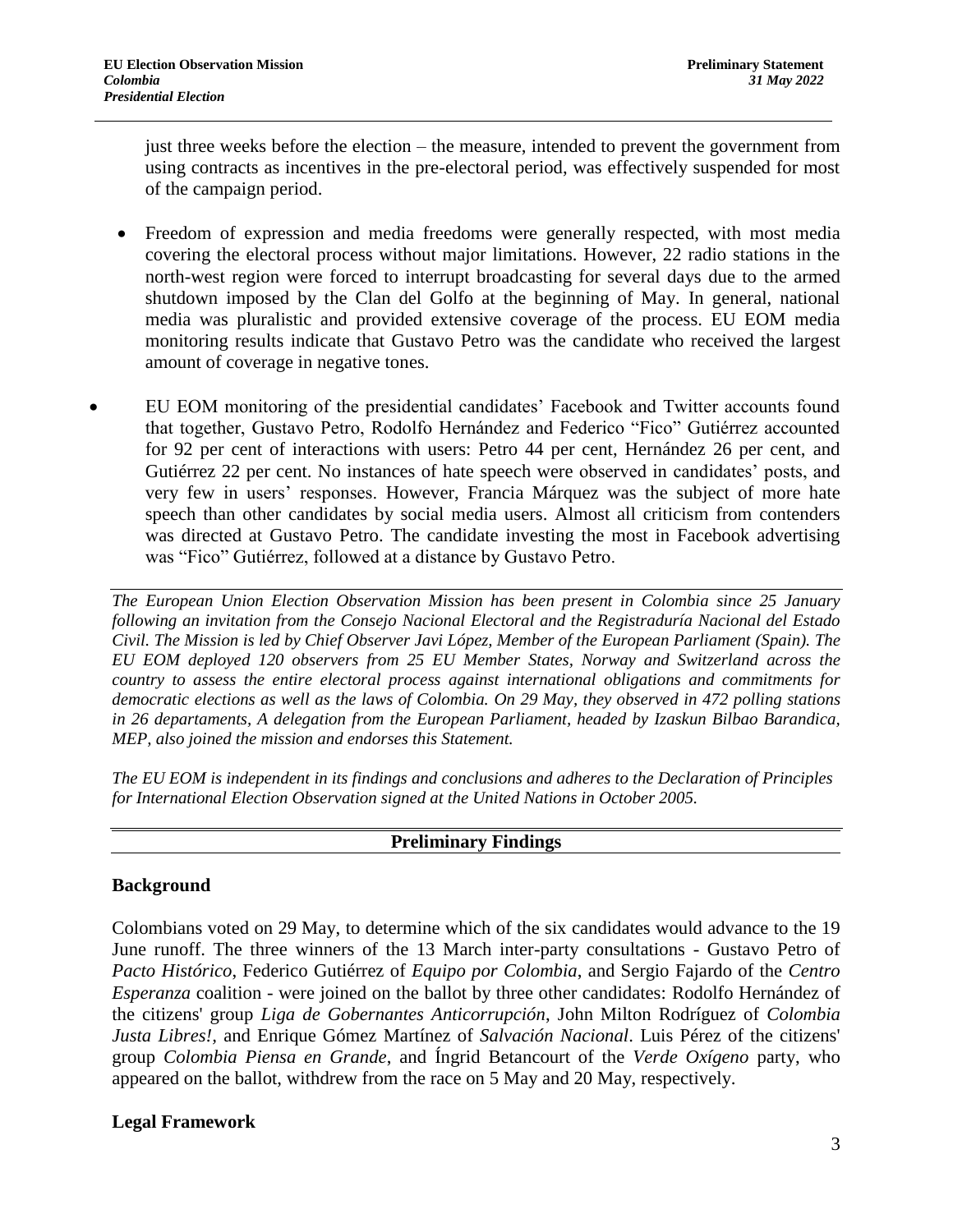The legal framework for elections in Colombia enshrines fundamental political rights and freedoms, generally guaranteeing the right to political participation without unreasonable institutional and legal barriers, and establishing effective mechanisms for their protection. Elections are framed by the 1991 Constitution, the 1986 Election Law and the 2011 Law on political parties and electoral processes. Presidential elections are, in addition, specifically provided-for by Law 996/2005, known as the *Ley de Garantías.* The Constitution prohibits election to more than one four-year presidential mandate and establishes a two-round system requiring an absolute majority to win.  $\frac{1}{1}$ 

Although the legal framework provides an adequate basis for holding democratic elections, its dispersal across numerous instruments<sup>2</sup> renders it complex, sometimes to the point of undermining legal certainty. In addition, some shortcomings and gaps persist, in fields such as registration of candidacies and oversight of campaign finance.

On 21 April, after more than a year of awaiting judicial review as a condition of entering into force, the new Election Law, approved by Congress in December 2020, was declared unconstitutional by the Constitutional Court on procedural grounds.  $3$  As a result of the court's decision, the main election code remains one that pre-dates the Constitution. In addition, a number of positive developments included in the draft law are on hold, such as increasing the gender quota for Congress elections, regulating violence against women in politics, providing deadlines for the candidate registration process, extending the voting day and simplifying the selection process for polling station staff.

#### **Electoral Administration**

 $\overline{a}$ 

Errors in the preliminary results for the 13 March elections to the Senate weakened an already fragile public trust in the election process, in the wake of differences between the preliminary results (*preconteo*) and final, official results. These mainly affected the *Pacto Histórico*, as the votes the coalition had obtained in some 20 per cent of polling stations were not adequately communicated in the *preconteo´s* telephone transmissions, at least partly due to the inadequate design of E-14 polling station results forms for these particularly complex legislative elections. Although similar problems arose at the outset of the official Senate results aggregation (*escrutinio*), errors in this more lengthy process were less frequent and were in general corrected. 4

<sup>&</sup>lt;sup>1</sup> Article 197 of the 1991 Constitution was reformed in 2004 to allow re-election, and reformed in 2015 to prohibit it once again.

<sup>2</sup> For example, campaign finance is regulated in 9 laws, 3 decrees, 5 CNE resolutions and 9 CNE legal concepts.

<sup>&</sup>lt;sup>3</sup> Six magistrates voted in favour and three against the Court's decision. The three magistrates who were against, formulated dissenting opinions.

<sup>&</sup>lt;sup>4</sup> Final results for the Senate will only be announced after the CNE evaluates all complaints received. The EU EOM 18/02/2022 statement on the preliminary and the official results aggregation process can be found here: <https://twitter.com/moeuecolombia22/status/1504889965313986565>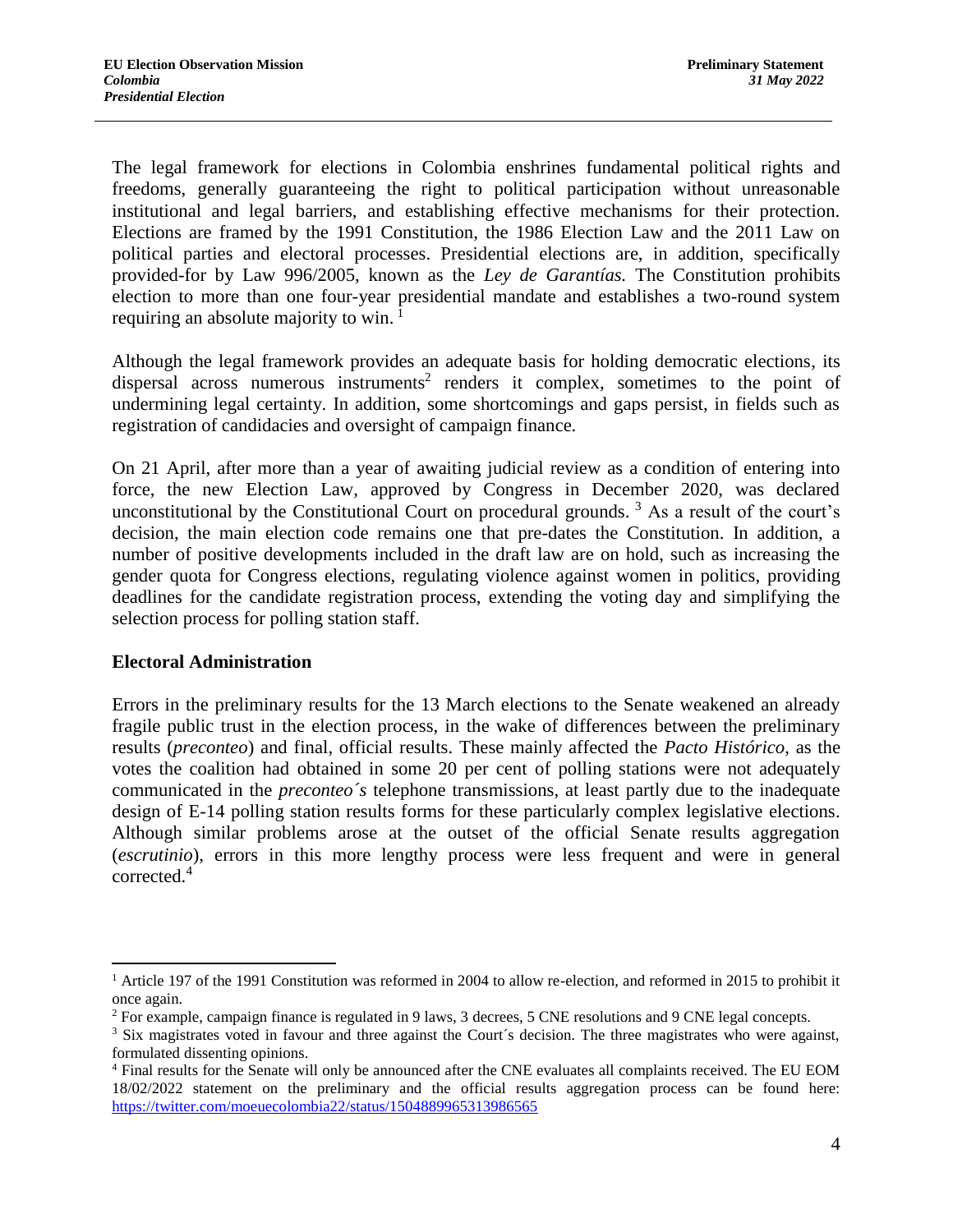This gave rise to allegations of fraud, spearheaded by former presidents Álvaro Uribe and Andrés Pastrana. Former president Pastrana had cast doubt on the electoral software in previous months. Until late 2021, the *Pacto Histórico* had also questioned the electoral software, and by the legislative elections, mistrust increased and spread across the political spectrum. The *Registraduría*'s standing was also made particularly vulnerable by its failure to communicate sufficient information to the public about the specific safeguards and transparency measures built into the electoral process in general and the results process in particular. Nonetheless, a majority of parties rejected the call for a fresh legislative election count, asserting that although imperfect, the *escrutinio* process did not indicate fraud, and did allow for corrections where necessary.

Focus on the software overshadowed the fact that measures prepared by the *Registraduría* did ensure transparency of the legislative election results: these included the publication of all E-14 polling station results forms, and access to the successive aggregation result forms, as well as the provision, to political parties, of exploitable results data entered in the *comisiones escrutadoras*. These transparency measures ensure that results can be traced from polling station to national results.

In view of the presidential election, the *Registraduría* undertook a comprehensive review of the legislative election process and introduced several improvements, not least double data entry and systematic validation steps for results processing, as well as designing a clearer E14 polling station results form - by definition simpler for the presidential election - in order to limit errors and facilitate swifter corrections where necessary.

To the same end, the *Registraduría* also reviewed its training programme and support materials for polling station staff. Despite polling staff's generally good performance during the extremely complex legislative elections, for the purposes of public confidence, a new selection was carried out, which gave due weight to previous electoral experience. The system for selecting polling staff provided for by law was carried out transparently, however it is poorly regulated, excessively complex and prone to arousing suspicions across the political spectrum.

Importantly, in the lead-up to the presidential election, the *Registraduría* hosted meetings with political parties to generate consensus on election materials and procedures, including the results forms and the timeframe and system for registering party representatives. The *Registraduría* also shared more information with political parties, and, to some degree, with the public.

The *Registraduría* maintained high levels of organisation and professionalism in their preparations for the vote throughout the country. Equally, the *Registraduría* continued to provide the EU EOM with requested information and documentation, and to grant meetings with operational staff as well as direct observation of electoral activities, both at national level and in the departments and municipalities.

## **Voter Register**

The longstanding automatic registration system and the Registraduría's efforts to remove entries for deceased citizens together ensure a generally inclusive and accurate Voter Register (VR). Primarily due to citizens turning 18, the Voter Register for the presidential election saw an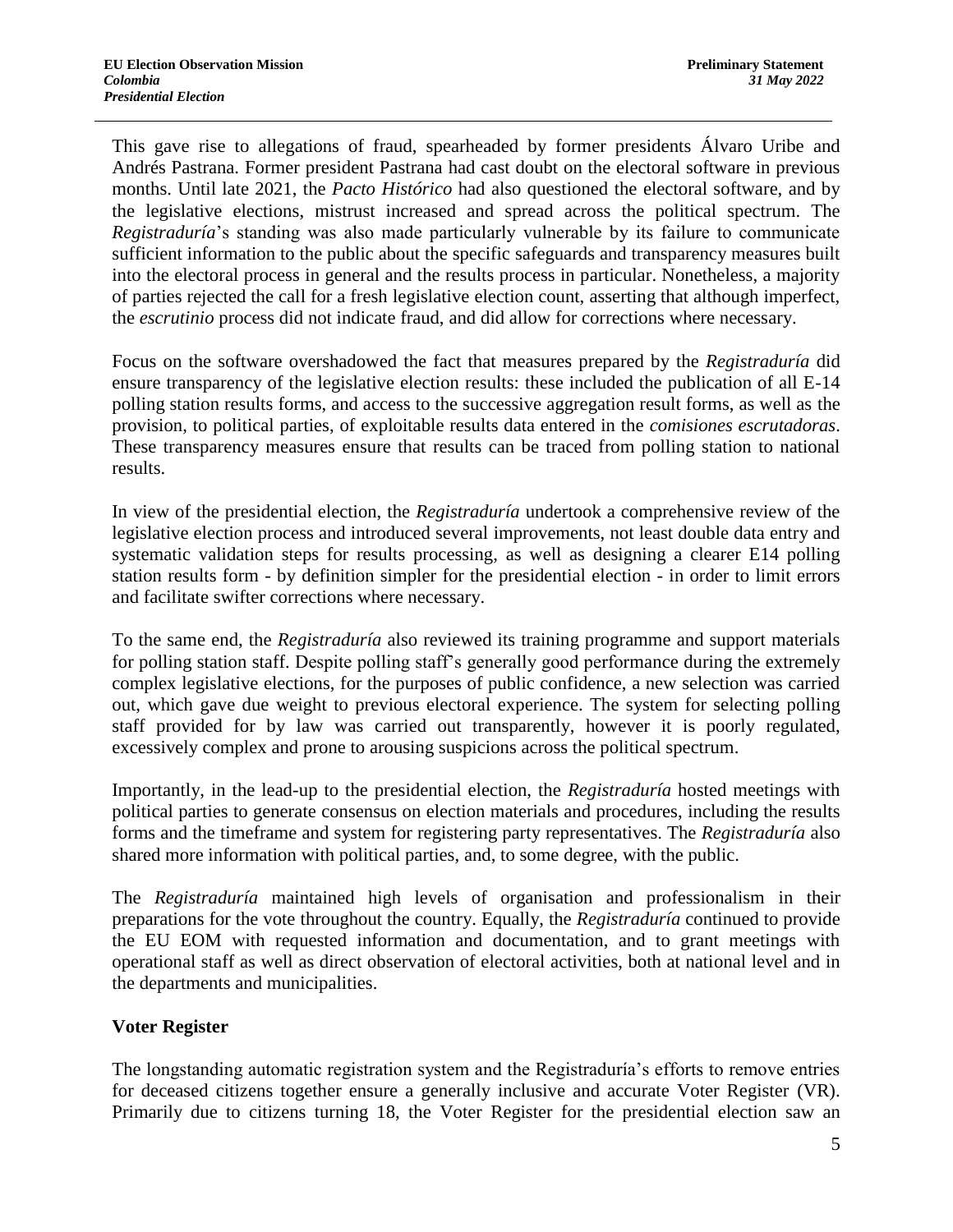increase of 182,338 people since the legislative elections, and rose to 39 002 239 people. Changes to the VR for the presidential election were possible between 14 January and 29 March, and during that time over 1.7 million people updated their electoral residence (*inscripción de cédula)*. While in the lead-up to the legislative elections, a significant proportion of address changes were not successful, primarily because citizens experienced difficulties with the new online platform<sup>5</sup>, for the presidential election only a relatively small number of electoral address updates were unsuccessful for administrative reasons, thanks to several measures taken by the Registraduría. Contrary to the legislative elections, the vast majority of *inscripciones de cédula* for the presidential election were carried out in person, either in *Registraduría* offices or at the mobile information and registration kiosks deployed in town centres.

Following the temporary crash of the website designed for citizens to consult where they are registered to vote on 13 March election day, the *Registraduría* not only significantly increased the website's capacity but also multiplied the sources of this information, creating a second website, maintaining the *Infovotantes* phone application and outreach kiosks, and also widely distributing a copiable CD, including to political parties, which enabled consultations to be made offline.

#### **Candidate Registration**

Eight presidential candidates were registered by parties, movements, or citizen groups and these were joined by the three candidates who emerged from the inter-party consultations on 13 March. Of the eleven registered presidential candidates, three withdrew shortly after their registration and two after the ballot papers had been printed.<sup>6</sup> Six presidential tickets eventually ran in the 29 May election.

As is the case for candidates to Congress, legislation on presidential candidate eligibility does not impose unreasonable restrictions on the right to stand, with the notable exception of the Constitution's permanent disqualification of candidates who have committed intentional crimes, regardless of the severity of the offence or length of the sentence.<sup>7</sup> Permanent ineligibility on these grounds is disproportionate and does not meet Colombia's commitments in relation to the right to stand.

No law establishes deadlines for either submission or resolution of petitions challenging candidates' eligibility, which is inconsistent with the provision that parties or movements may replace disqualified candidates if the decision is taken at least a month before the election. Of the eight petitions challenging candidates' eligibility filed with the CNE, only one was resolved

 $\overline{a}$ <sup>5</sup> The online platform for changing electoral address was launched in early 2021, when COVID-related restrictions were still impacting access to in-person services. Its first implementation, in the 10 months prior to 14 January 2022, evidenced difficulties related to citizens having to send photographs confirming their identity, which contributed to 715 343 processes not completing. Another 138,111 applications foundered due to providing a shared email address. In all, some 30% of *inscripciones de cédula* were unsuccessful prior to the legislative elections, whereas prior to the presidential elections, less than 5% of applications were unsuccessful.

<sup>6</sup> Luis Emilio Pérez withdraw on 11 May, Ingrid Betancourt on 20 May.

 $7$  Articles 197 and 179.1 of the 1991 Constitution establish that candidates who have been convicted by court judgment to imprisonment *at any time*, except for political and non-intentional crimes, cannot be elected as President. Demobilized ex FARC members have been exempted by The Peace Accords.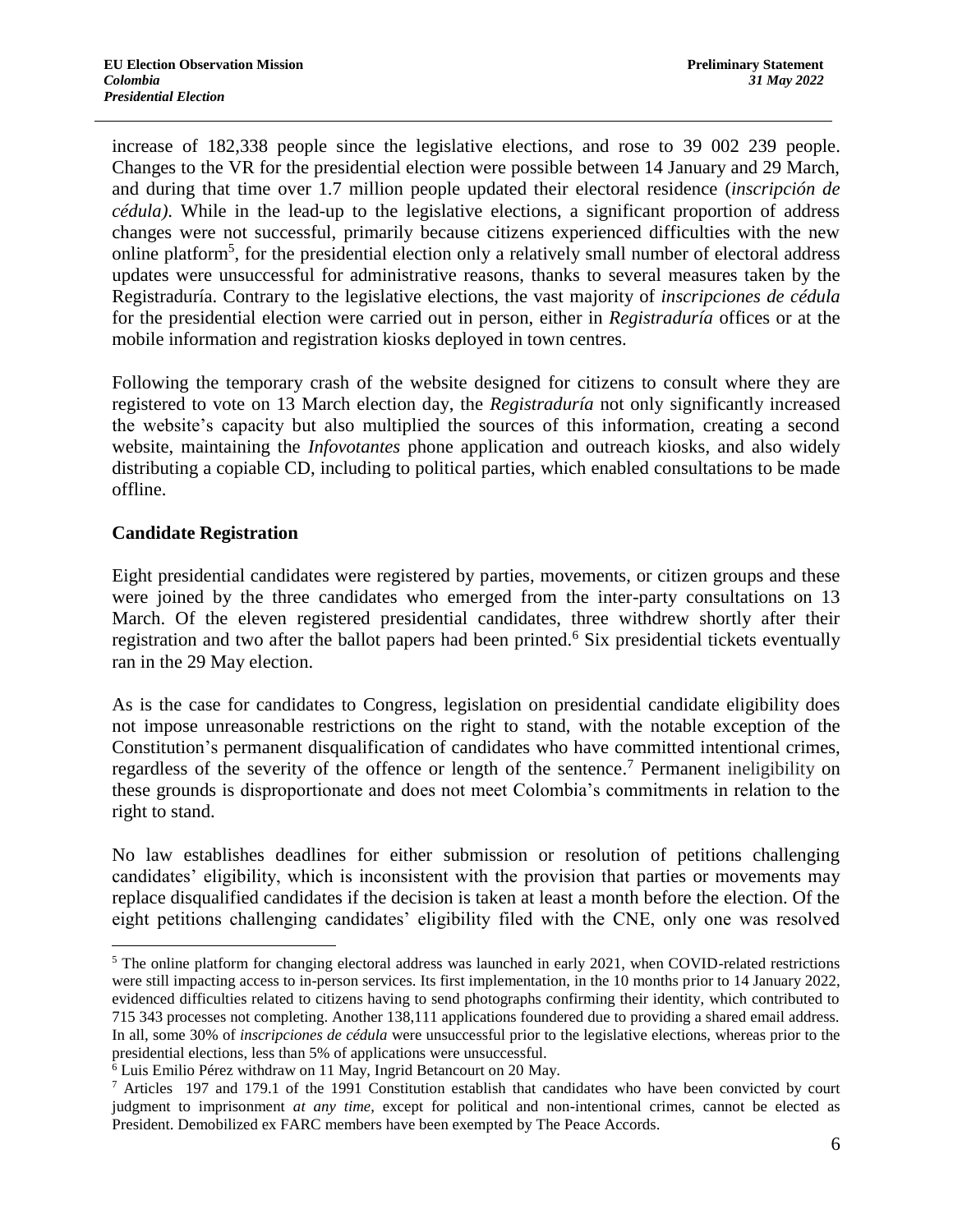within a timeframe allowing candidate replacement. Six were resolved in the week prior to the elections, and another, challenging Rodolfo Hernández's candidacy, was still pending by election day. No presidential candidate was disqualified.

## **Campaign Environment**

In general, the campaign environment was peaceful and pluralistic and in most of the country, candidates and voters were able to freely organise and attend public events. However, the armed shutdown imposed by the *Clan del Golfo* armed group between 4 and 8 May severely affected public order, limiting campaign activities and curtailing citizens' freedom of movement in 11 departments in the north-west of the country. Ongoing violence by and between illegal armed groups continued to affect numerous, mostly rural communities, resulting in repeated displacements for significant numbers of people.<sup>8</sup> On 2 May, Gustavo Petro's campaign team reported a plot to assassinate the candidate, and decided to cancel several campaign events.

National and municipal regulations on campaign materials in public spaces were generally respected. Although the CNE issued a circular on 21 April calling on all municipalities to issue regulations on campaign advertising, not all local councils complied. Where regulations were in place, sanctions for reported violations – mostly concerning the amount of outdoor advertising, observed in many departments– were also inconsistent.

On 10 May, the *Procuraduría* ordered a disciplinary investigation and the temporary suspension of two elected mayors for allegedly participating in the presidential campaign, followed by the suspension of two other mayors on 19 May. In light of the rights conferred by the Colombian Constitution as well as international standards for democratic elections, it is questionable that the prohibition on public servants' involvement in election campaigns applies to elected officials, which would clearly not meet international standards on political participation. Furthermore, the removal, albeit temporary, of an elected official by an administrative authority and not by a competent judge in criminal proceedings was declared in breach of Art. 23 of the American Convention on Human Rights by a 2020 Inter-American Court of Human Rights binding judgment against Colombia.<sup>9</sup> In contrast, no sanction was applied to the commander of the armed forces who, breaching Art. 219. of the Constitution and a decades-long tradition, made public statements against one of the candidates.

While candidates were free to express their views without limitations on the public stage, there were several indications that some citizens were pressured or coerced into attending. The EU EOM observed 72 campaign events in 27 departments and found that in at least 14 per cent of cases, and only during campaign events for the *Equipo por Colombia* candidate – some public servants had been pressured to attend by local governments. More frequently, instances of participants being paid to attend such events were reported. During the campaign period, several high-profile business owners published messages warning employees not to vote for Petro.

## **Campaign Finance**

 $\overline{a}$ 

<sup>&</sup>lt;sup>8</sup> According to UNOCHA (17 May), nearly 80,000 people were displaced in Colombia from January to April, 2022.

<sup>9</sup> Case Petro Urrego Vs. Colombia: [https://www.corteidh.or.cr/docs/casos/articulos/seriec\\_406\\_esp.pdf](https://www.corteidh.or.cr/docs/casos/articulos/seriec_406_esp.pdf)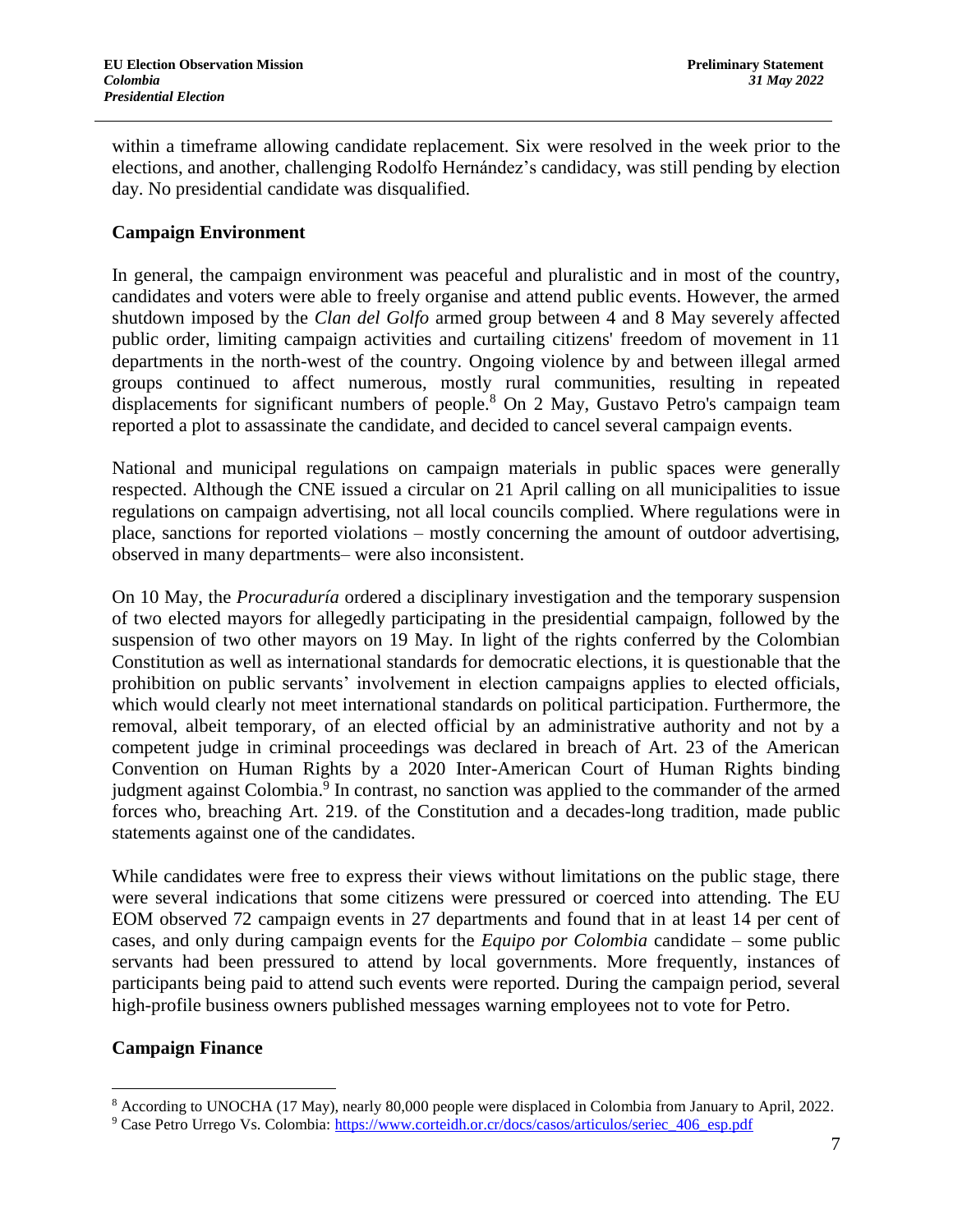The mixed system of campaign financing enables candidates to combine private sources – typically bank loans and private donations – with State funding, which may be provided as both advance payments and reimbursements. Reimbursements of campaign costs, proportionate to votes obtained, are contingent on obtaining at least 4 percent of the vote. In practice, conditions for receiving advance payments and the implications of accepting them constitute both an excessive burden and a disincentive, and for these reasons no presidential candidate received advances on State campaign funding.<sup>10</sup> Presidential candidates nominated by parties whose legal status was recently reinstated particularly highlighted that the CNE did not adapt its administrative requirements for advance payments, which depend in part on results obtained in previous elections.<sup>11</sup>

On 5 May the Constitutional Court struck down the suspension of the clause of the *Ley de Garantías* that prohibits public contracting in the four months prior to presidential elections.<sup>12</sup> Although the Court's ruling prohibited public contracting for the remainder of the election period, contracts already in place remained valid, which may have contributed to an uneven playing field. Due to the timing of the court ruling – six months after the law was passed and just three weeks before the election – the measure, intended to prevent the administration from using contracts as incentives in the pre-electoral period, was effectively suspended for most of the campaign period.

The CNE lacks sufficient human, technical and financial resources to practice effective control of campaign financing. Public control of campaign finances is also insufficient; the amounts of funds received and spent reported by candidates to the *Cuentas Claras* platform contradicted the reality observed by the EU EOM, investigative journalists and local CSOs.<sup>13</sup> EU EOM observers reported that several regional campaign teams openly stated they omitted significant cost items from reports, and several business owners' associations were actively campaigning while admittedly disregarding reporting obligations.

## **Media**

 $\overline{a}$ 

Freedom of expression and media freedoms were generally respected throughout the campaign, and most media were able to cover the electoral process without major limitations. However, the EU EOM confirmed that 22 radio stations in Antioquia, Sucre and Córdoba departments were forced to interrupt broadcasts for five days after being threatened or intimidated by members of

<sup>&</sup>lt;sup>10</sup> Reimbursements are calculated by a CNE-determined formula, which attributes monetary value to each vote obtained. Where candidates have received advance payments, the monetary value of each vote obtained is less than half of its value had they not received advances.

<sup>&</sup>lt;sup>11</sup> Verde Oxígeno and Salvación Nacional, whose legal status was revived by Constitutional Court in December 2021, did not participate in the most recent general elections.

 $12$  The Constitutional Court found that it was unconstitutional to modify the Ley de Garantías – a statutory law framing presidential elections – through the approval of the ordinary Budget Law of 2022. Congress had voted the suspension on 19 October 2021.

<sup>&</sup>lt;sup>13</sup> According to EU EOM monitoring, while Federico Gutiérrez had the highest number of TV spots, his social media spending was over three times higher than Petro's, and his billboards outnumbered those of all his rivals combined, he had reported spending less than half of that reported by Gustavo Petro as of 26 May. Petro's reported numbers did not change in the last two weeks of the campaign.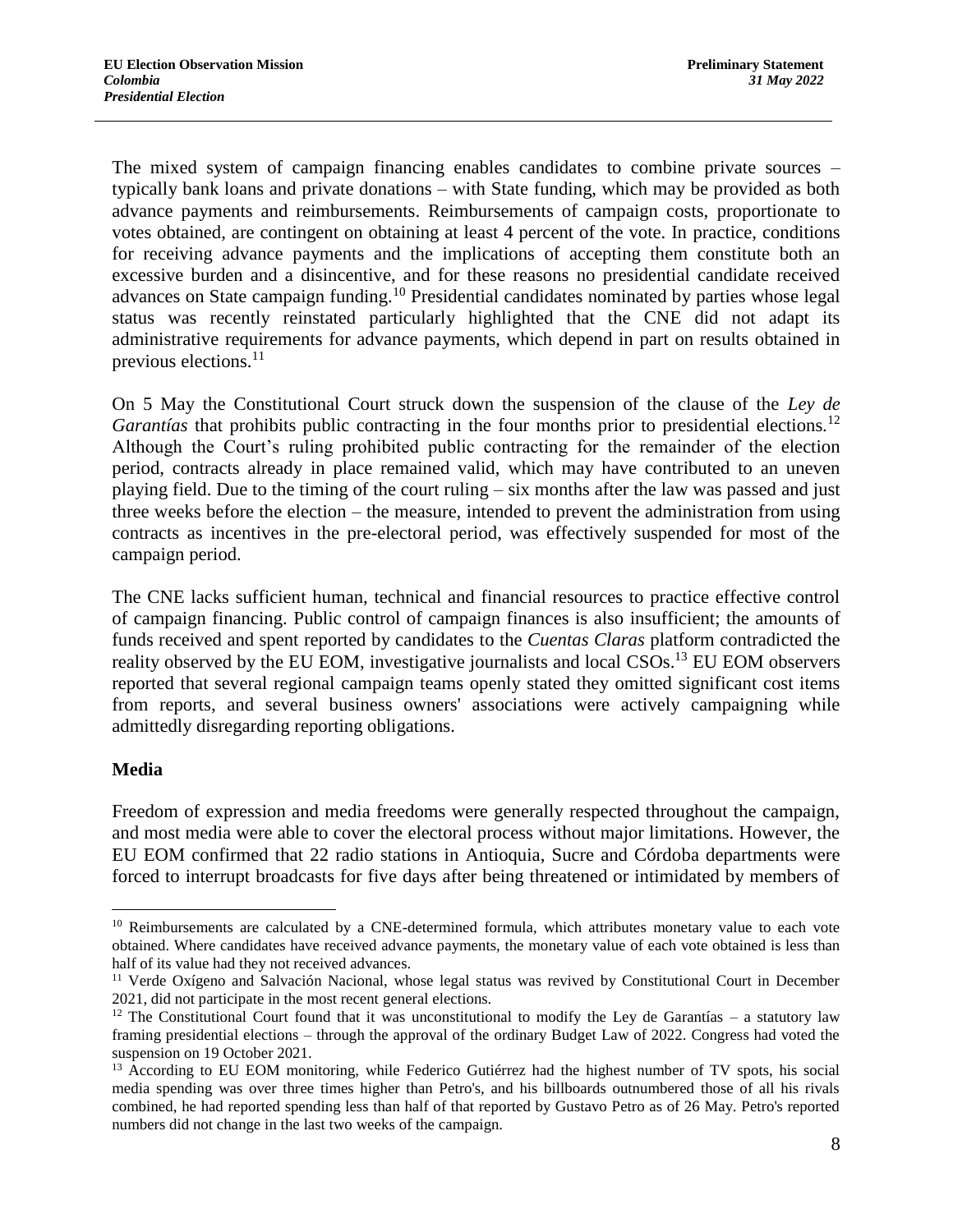the *Clan del Golfo*, which imposed an armed shutdown at the beginning of May in several parts of the country. Similarly, EU observers reported freedom limitations for local journalists in Cauca, Valle del Cauca, Caquetá, Meta and Guaviare, due to the hostile environment produced by illegal armed groups active in these areas.

National media was generally pluralistic and provided extensive information on the electoral process to citizens, including broadcasting of studio interviews and debates with presidential and vice-presidential candidates, as well as electoral pedagogy. In addition, 29 TV channels (four national, eight regional and 17 local channels, covering both public and private stations) broadcast candidates' free-of-charge electoral spots from 7 of April to 26 of May, as provided for by law.

Campaign activities and messages by Gustavo Petro, Federico Gutiérrez, Sergio Fajardo and Rodolfo Hernández dominated media attention throughout the process. EU EOM media monitoring<sup>14</sup> results reveal that, during the analysed period, most of the monitored private media made a reasonably balanced allocation of airtime and space among the different candidates, in proportion to their political weight. However, the monitoring also evidenced that Gustavo Petro was the candidate who received the greatest amount of coverage in a negative tone on TV (5.4) per cent of his coverage), radio (13.9 per cent) and newspapers (9.5 per cent). Public media monitored by the EU EOM provided more limited coverage of the elections than private ones but did not show evidence of bias towards a specific candidate.

Regarding paid-for electoral propaganda in the media, EU EOM media monitoring evidenced that Federico Gutiérrez was the candidate with the greatest number of spots on TV (36.7 per cent of all the candidates' spots), closely followed by Gustavo Petro (33.3 per cent) and Sergio Fajardo (14.7 per cent), while on the radio, the candidate registering the greatest amount of electoral propaganda was Fajardo (37 per cent of all candidate spots), followed by Petro (34.8 per cent) and Gutiérrez (27 per cent).

## **Social media**

 $\overline{a}$ 

EU EOM monitoring of the presidential candidates' Facebook and Twitter accounts found that together, Gustavo Petro, Rodolfo Hernández and Federico "Fico" Gutiérrez accounted for 92 per cent of interactions with users: Petro 44 per cent, Hernández 26 per cent, and Gutiérrez 22 per cent. Forty-two per cent of candidates' posts concerned their political platform and on average, candidates dedicated just 4 per cent of their posts to confronting their adversaries, among which no instances of hate speech were observed in candidates' posts, and very few in users' responses. However, Francia Márquez was the subject of more hate speech by Twitter users than other candidates. <sup>15</sup> Almost all criticism from contenders was directed at Gustavo Petro. Analysis of the social network Twitter found that at least 17 per cent of the profiles interacting with presidential

<sup>&</sup>lt;sup>14</sup> EU EOM media monitoring for the presidential election took place between 20 April and 28 May. Analysed media included Señal Colombia, Canal 1, Caracol TV, RCN TV, Radio Nacional de Colombia, Caracol Radio, RCN Radio, Blu Radio, La W, La FM, *El Tiempo* and *El Espectador*.

<sup>&</sup>lt;sup>15</sup> EU EOM analysed hate speech through a representative sample of a universe of 4 million tweets posted between March 13 and May 21.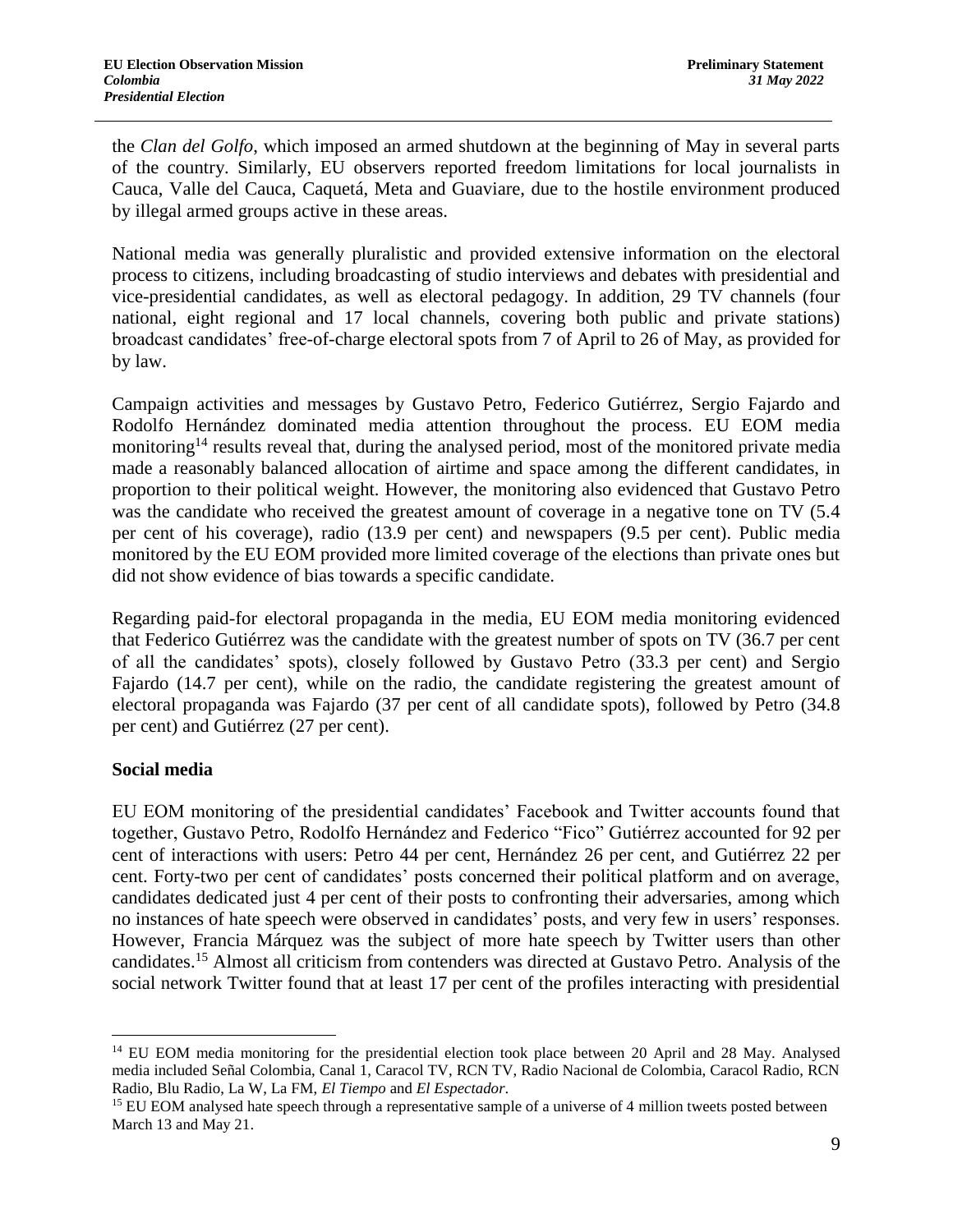candidates' accounts displayed characteristics consistent with bots.<sup>16</sup> Of these, 45 per cent interacted in favour of the left, 38 per cent in favour of the right and just 2 per cent in favour of the centre.

Candidates are obliged to report all campaign spending to the CNE, including online. In Colombia, Facebook's Ad Library is fully available, $17$  and displays comparatively modest spending on online ads, compared to traditional media. According to the Ad Library, in the past month the candidate investing the most in Facebook advertising was "Fico" Gutiérrez (250,000 EUR), followed at a distance by Gustavo Petro (78,000 EUR), John Milton Rodríguez (21,000 EUR) and Sergio Fajardo (18,000 EUR). In addition, the EU EOM detected at least 15 Facebook pages publishing smear campaigns against candidates (mainly Gustavo Petro) totalling an estimated 65,000 EUR.

Since mid-March, fact-checkers operating in Colombia<sup>18</sup> have reported 78 disinformation posts related to the presidential elections. Of these, 59 per cent targeted Gustavo Petro, 20 per cent Federico Gutiérrez and 12 per cent Francia Márquez, Petro's vice-presidential candidate.

## **Women´s participation**

None of the presidential candidates are women, and three of the six vice-presidential candidates were women, all of them Afro-Colombian.

The EU EOM found that women attended campaign events in equal proportion to men. There were women speakers at 38 per cent of observed campaign events on average. Specifically, women were among the speakers at 49 per cent of Pacto Histórico campaign events; 40 per cent of *Equipo por Colombia*'s events; 23 per cent of Centro Esperanza events and in 12 percent of the campaign events held by the *Liga de Gobernantes Anticorrupción*.

#### **Participation of People with Disabilities (PWD)**

The *Registraduría* issued several resolutions and circulars aimed to ensure the right of persons with disabilities to cast their vote independently. EU EOM observers reported that 78 per cent of polling centres were accessible to people with reduced mobility and in 84 percent the layout of the polling stations allowed for was adequate. Visually impaired voters were offered ballots in Braille in most observed cases.

## **Election day**

 $\overline{a}$ 

Election day was peaceful for the most part, but the Mission laments the death of Nelly Bedolla, a poll worker in Vista Hermosa, in the Meta, killed while carrying out her duties at the end of the day, in an attack by an armed group which also injured a soldier.

<sup>&</sup>lt;sup>16</sup> The EU EOM monitoring unit collected interactions with the sample of candidates between January 29 and May 20 and processed the users with Botometer, a bot detector developed by Indiana University, selecting those with a probability greater or equal than 80 per cent of being bots and then checked and labelled them manually.

<sup>17</sup> <https://www.facebook.com/ads/library/> (April 23 - May 22, 2022).

<sup>18</sup> ColombiaCheck, La Silla Vacía and AFP Factual.